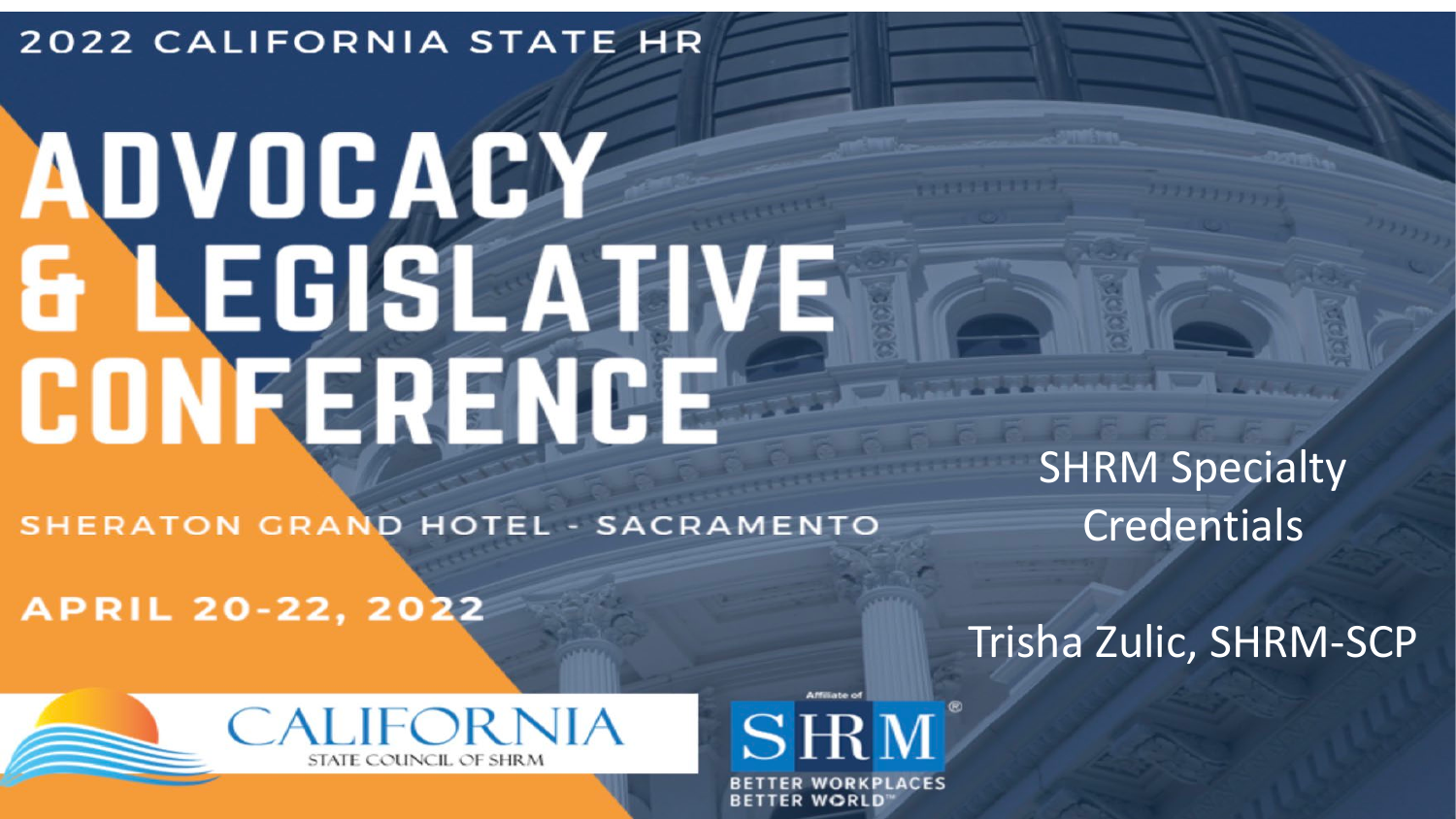#### **SHRM**

#### **HR DEPT. OF ONE SPECIALTY**

- 1. Purchase the [SHRM HR Department of One Specialty Credential package.](https://store.shrm.org/SHRM-HR-Department-of-One-Specialty-Credential)
- 2. Select the *[HR Department of One: Strategies for Success](https://store.shrm.org/HR-Department-of-One-Strategies-for-Success-Seminar?quantity=1)* program that works best for you—offerings available in-person and live online.
- 3. As your schedule allows, complete the two SHRM eLearning courses focused on the skills required for a department of one:
- [•HR Department of One: Developing Targeted L&D Solutions](https://store.shrm.org/HR-Department-of-One-Developing-Targeted-L-D-Solutions)
- [•HR Department of One: Gaining Support for HR Initiatives](https://store.shrm.org/HR-Department-of-One-Gaining-Support-for-HR-Initiatives)
- 4. Successfully pass an online, 50-question HR Department of One knowledge assessment.

Once all steps are completed, be sure to add your SHRM Specialty Credential achievement to your resume, signature block, and social media profiles to validate your credibility and demonstrate your dedication to the industry.

*Note: The SHRM Specialty Credential is an accomplishment separate from the SHRM-CP and SHRM-SCP. If you are SHRM-Certified, you will receive 17 PDCs which will autopopulate in your SHRM Certification profile after completion of the entire specialty credential.*

# **California**

**State** 

**HR Advocacy** 

and

**Legislative** 

**Conference**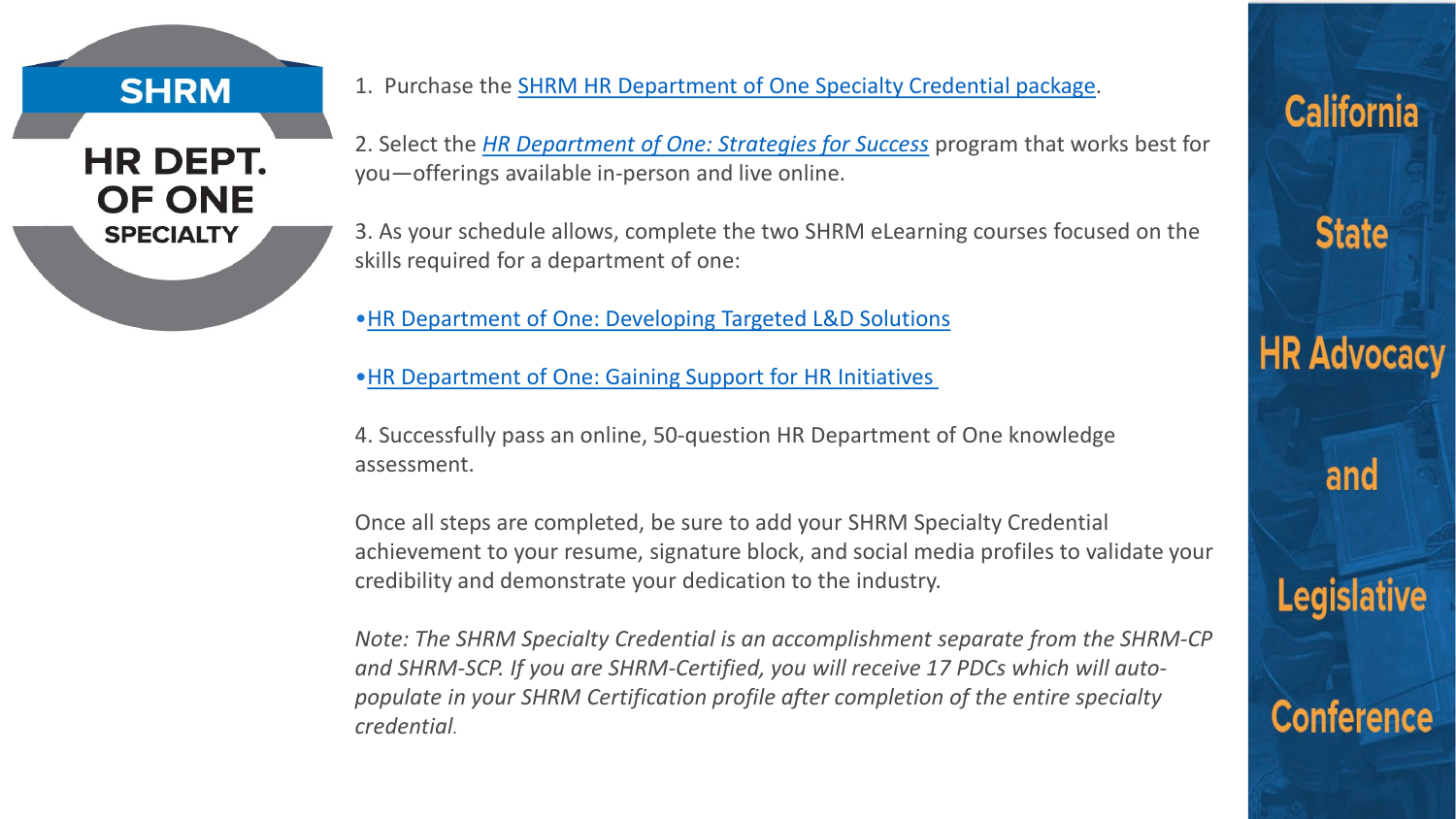**SHRM** 

## **TALENT ACQUISITION SPECIALTY**

1. Purchase the [SHRM Talent Acquisition Specialty Credential](https://store.shrm.org/SHRM-Talent-Acquisition-Specialty-Credential_2) package.

2. Select the Talent Acquisition: Creating Your Organization's Strategy [program that works best for you—offerings availabl](https://store.shrm.org/Talent-Acquisition-Creating-your-Organizations-Strategy?quantity=1)e inperson and live online.

**California** 

**State** 

**HR Advocacy** 

and

**Legislative** 

**Conference** 

3. As your schedule allows, complete the three talent acquisition SHRM eLearning courses:

*New! [Talent Acquisition: Global Hiring](https://store.shrm.org/Global-Hiring-Individual)*

*New! [Talent Acquisition: Diversity, Equity, and Inclusion \(DE&I\) in the](https://store.shrm.org/Talent-Acquisition-Diversity-Equity-and-Inclusion-DE-I)  Talent Acquisition Space*

*New! [Talent Acquisition: Virtual Talent Acquisition](https://store.shrm.org/Talent-Acquisition-Virtual-Talent-Acquisition-Individual)*

4. Successfully pass an online, 50-question talent acquisition knowledge assessment.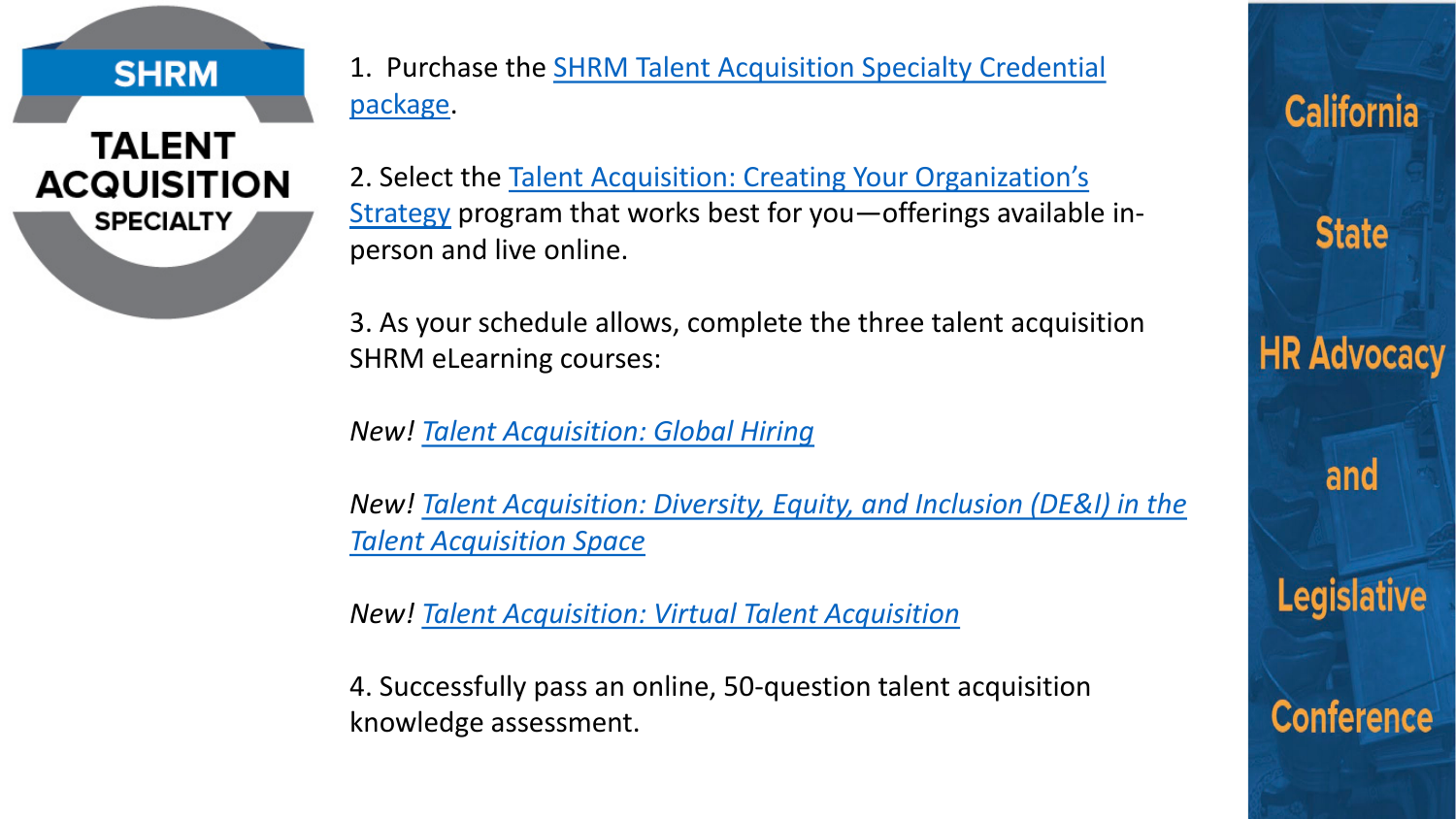

1. Purchase the **SHRM Total Rewards Specialty Credential package**.

2. Select the **[Enhancing Total Rewards](https://store.shrm.org/Enhancing-Total-Rewards?quantity=1)** program that works best for you—offerings available in-person and live online.

3. As your schedule allows, complete the two total rewards SHRM eLearning courses:

*New! [Optimizing Total Rewards Through External Vendors](https://store.shrm.org/Optimizing-Total-Rewards-Through-External-Partners)*

*New! [Equitable Total Rewards](https://store.shrm.org/Equitable-Total-Rewards)*

4. Successfully pass an online, total rewards knowledge assessment. *(Knowledge assessment will be available late Q1 of 2022.)*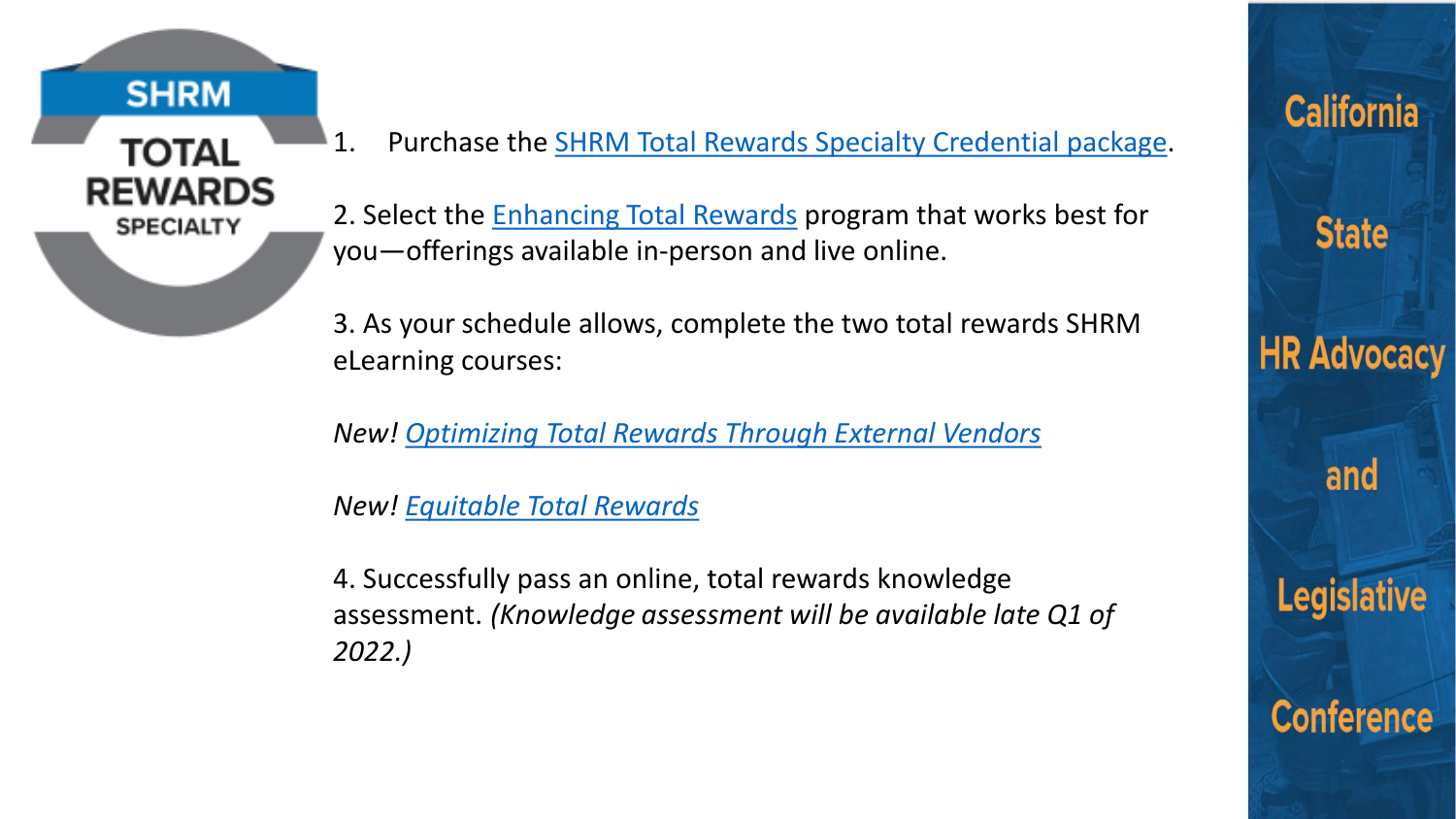1. Purchase the [SHRM Workplace Investigations](https://store.shrm.org/SHRM-Workplace-Investigations-Specialty-Credential?_ga=2.246222852.1896131093.1606752572-457903262.1573578262) Specialty Credential.

**SHRM** 

**WORKPLACE** 

**INVESTIGATIONS** 

**SPECIALTY** 

2. Select the [Leading Workplace Investigations](https://store.shrm.org/Leading-Internal-Investigations) program that works best for you

3. As your schedule allows, complete the two Internal Investigation eLearning courses:

[Managing Bias in a Workplace Investigation](https://store.shrm.org/Managing-Bias-in-a-Workplace-Investigation)

[Competent Workplace Investigation Interviews](https://store.shrm.org/Competent-Workplace-Investigation-Interviews) 4. Successfully pass an online, 50-question Workplace Investigations knowledge assessment.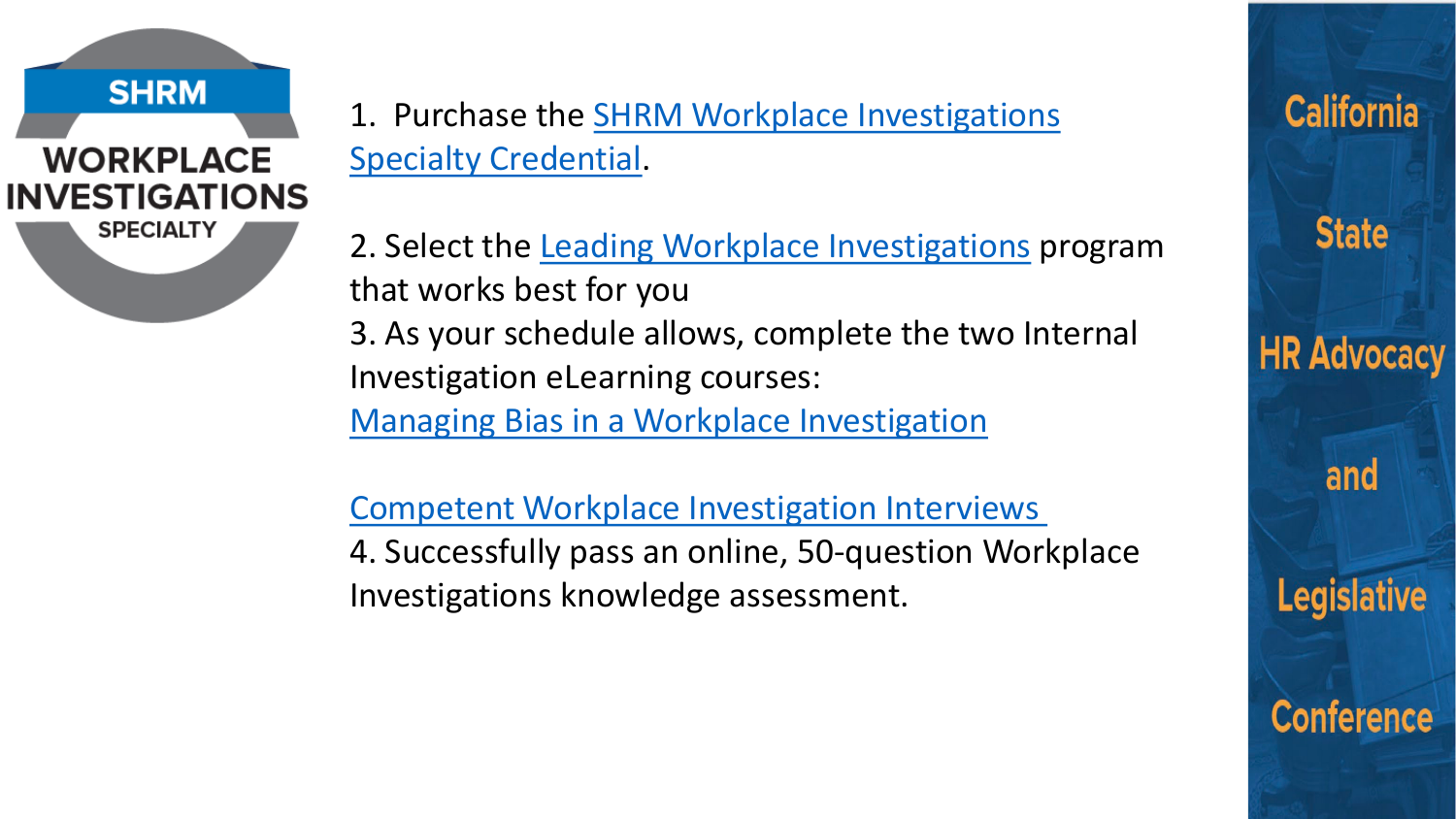**INCLUSIVE WORKPLACE CULTURE SPECIALTY** 

**SHRM** 

1. Purchase the [SHRM Inclusive Workplace Culture](https://store.shrm.org/SHRMInclusive-Workplace-Culture-Specialty-Credential) Specialty Credential package.

2. Select the *[Inclusive Workplace Culture: Leading and](https://store.shrm.org/Inclusive-Workplace-Culture-Leading-and-Sustaining-a-Culture-Transformation?quantity=1)  Sustaining a Culture Transformation* program that works best for you—offerings available in-person and live online.

3. As your schedule allows, complete the three SHRM eLearning courses focused on the skills required for fostering a culture of inclusion:

- [•Cultivating Support for an Inclusive Workplace Culture](https://store.shrm.org/Cultivating-Support-for-an-Inclusive-Workplace-Culture)
- [•Introducing Allyship to Foster an Inclusive Workplace](https://store.shrm.org/Introducing-Allyship-to-Foster-an-Inclusive-Workplace-Culture)  **Culture**
- [•Measuring Successes of an Inclusive Workplace Culture](https://store.shrm.org/Measuring-Successes-of-an-Inclusive-Workplace-Culture)

4. Successfully pass an online, 50-question Inclusive Workplace Culture knowledge assessment

**California State HR Advocacy** and **Legislative Conference**